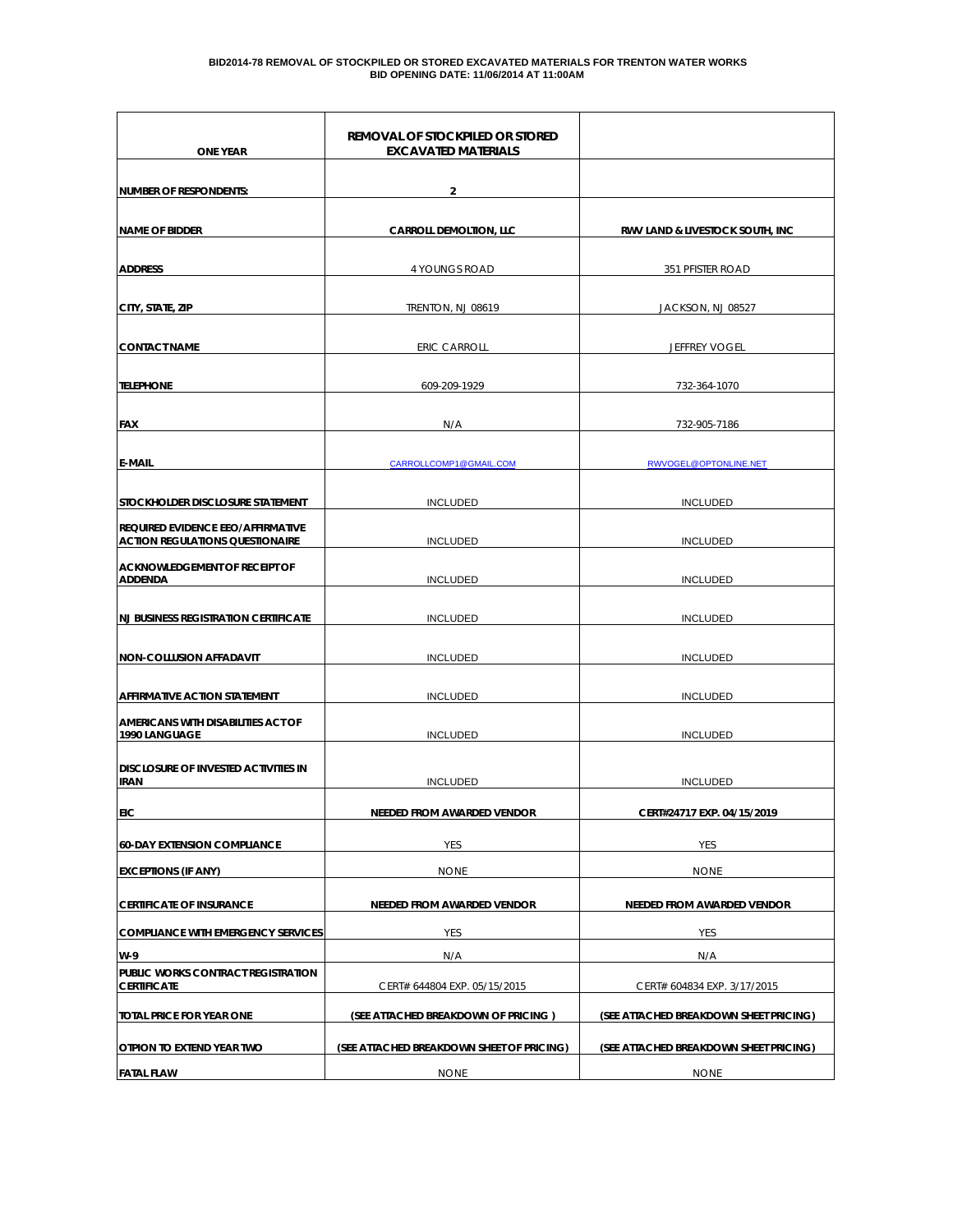Carroll Demolition

#### **PROPOSALI** REMOVAL OF STOCKPILED OR STORED EXCAVATED MATERIALS

Contracts shall be awarded based on the lowest responsible and responsive bid for each item or both items. The City of Trenton has the right to award this contract to multiple vendors.

The undersigned proposes to remove spoil material from the Trenton Water Works yards in accordance with the specifications and the following:

| <b>ITEM</b>  | <b>PRICING FOR YEAR ONE</b><br><b>DESCRIPTION</b> | <b>UNITS</b> | <b>QUANTITY</b>             | <b>UNIT PRICE</b>  | <b>TOTAL PRICE</b>          |  |
|--------------|---------------------------------------------------|--------------|-----------------------------|--------------------|-----------------------------|--|
|              | Wet or Dry Soil                                   | <b>Tons</b>  | 5,000                       |                    | B                           |  |
| $\mathbf{2}$ | Asphalt and<br>Concrete                           | Tons         | 3,000                       | ىيى                | $\boldsymbol{\beta}$<br>50. |  |
|              |                                                   |              |                             | <b>GRAND TOTAL</b> | 700.                        |  |
|              |                                                   |              | $\mathcal{M}_{\mathcal{C}}$ | <b>PROPOSAL II</b> |                             |  |

The undersigned proposes to remove spoil material from the Trenton Water Works yards in accordance with the following:

| 9.61<br>Wet or Dry Soil Tons<br>5.000<br><b>GRAND TOTAL</b> | <b>Total Price</b> |
|-------------------------------------------------------------|--------------------|
|                                                             | $350 -$            |
|                                                             | $48.150.$ -        |

#### **PROPOSAL III**

The undersigned proposes to remove spoil material from the Trenton Water Works yards in accordance with the following:

| <u>Item</u>    | <b>Description</b>      | <b>Units</b> | Quantity | Unit Price         | <b>Total Price</b> |
|----------------|-------------------------|--------------|----------|--------------------|--------------------|
| $\overline{2}$ | Asphalt and<br>Concrete | Tons         | 3.000    | 19.95              | 58,350.            |
|                |                         |              |          | <b>GRAND TOTAL</b> | $78.350 -$         |

 $\lambda$  ,  $\lambda$  is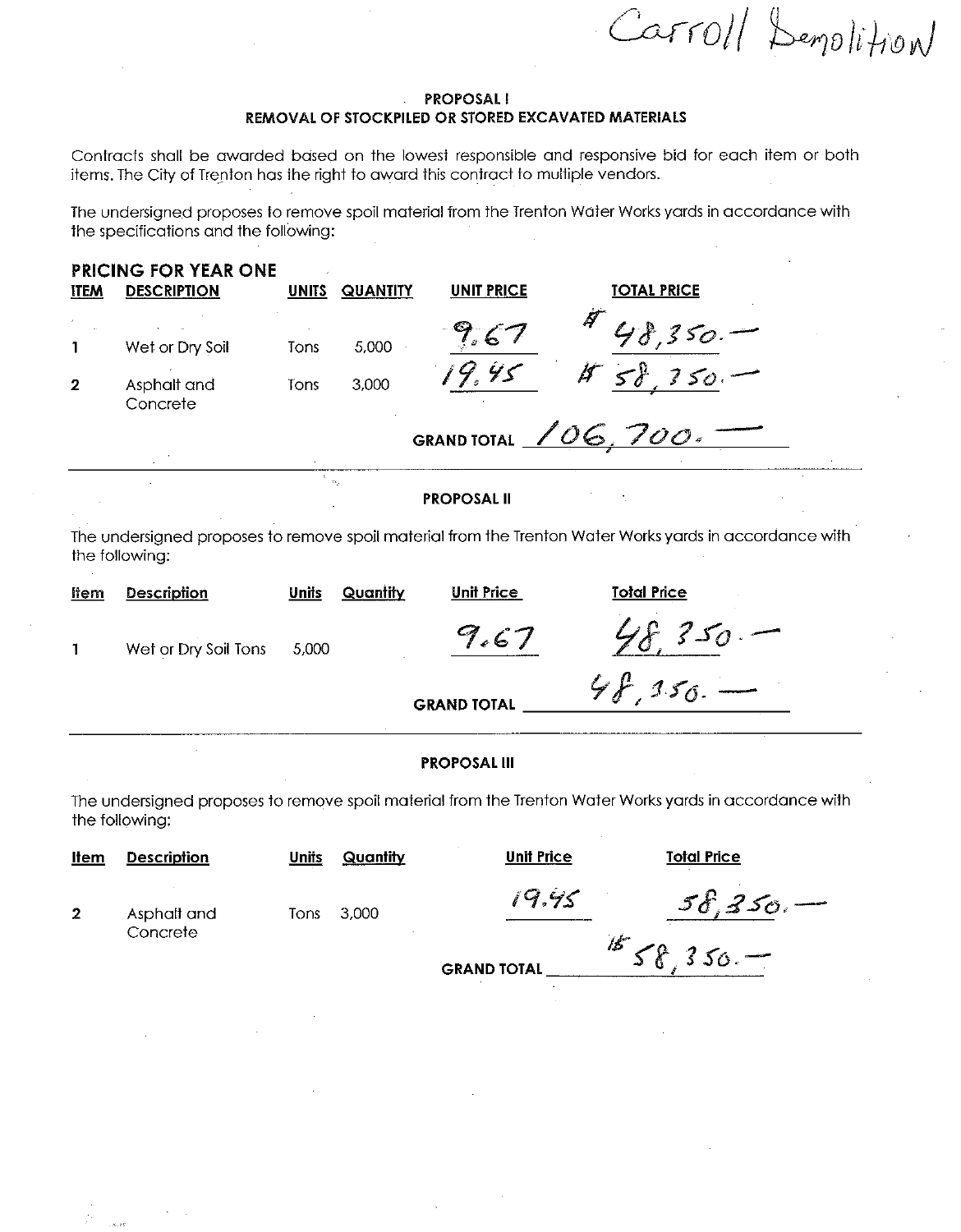Carroll Semplition

#### **PROPOSALI** REMOVAL OF STOCKPILED OR STORED EXCAVATED MATERIALS

Contracts shall be awarded based on the lowest responsible and responsive bid for each item or both items. The City of Trenton has the right to award this contract to multiple vendors.

The undersigned proposes to remove spoil material from the Trenton Water Works yards in accordance with the specifications and the following:

# **OPTION TO EXTEND** PRICING FOR YEAR TWO

| <b>ITEM</b>  | <b>DESCRIPTION</b>             | <b>UNITS</b> | <b>QUANTITY</b> | <b>UNIT PRICE</b>  | <b>TOTAL PRICE</b> |
|--------------|--------------------------------|--------------|-----------------|--------------------|--------------------|
| $\mathbf{2}$ | Wet or Dry Soil<br>Asphalt and | Tons<br>Tons | 5,000<br>3,000  | ' .6<br>4<         | $\sqrt{350}$       |
| $\sim$       | Concrete<br>$\sim$             |              |                 | <b>GRAND TOTAL</b> | /2 -<br>106,700.   |

**PROPOSAL II** 

The undersigned proposes to remove spoil material from the Trenton Water Works yards in accordance with the following:

| <u>Item</u> | <b>Description</b>   | Units | Quantity | <b>Unit Price</b>  | <b>Total Price</b> |  |
|-------------|----------------------|-------|----------|--------------------|--------------------|--|
|             | Wet or Dry Soil Tons | 5,000 |          |                    | 48.350             |  |
|             |                      |       |          | <b>GRAND TOTAL</b> | 48,350             |  |

#### **PROPOSAL III**

The undersigned proposes to remove spoil material from the Trenton Water Works yards in accordance with the following:

| <u>item</u>             | <b>Description</b>      | Units | Quantity | <b>Unit Price</b>  | <b>Total Price</b>                        |
|-------------------------|-------------------------|-------|----------|--------------------|-------------------------------------------|
| $\overline{\mathbf{2}}$ | Asphalt and<br>Concrete | Tons  | 3,000    | 19.45              | 350                                       |
|                         |                         |       |          | <b>GRAND TOTAL</b> | $350 =$<br>$\mathcal{F}_{\boldsymbol{f}}$ |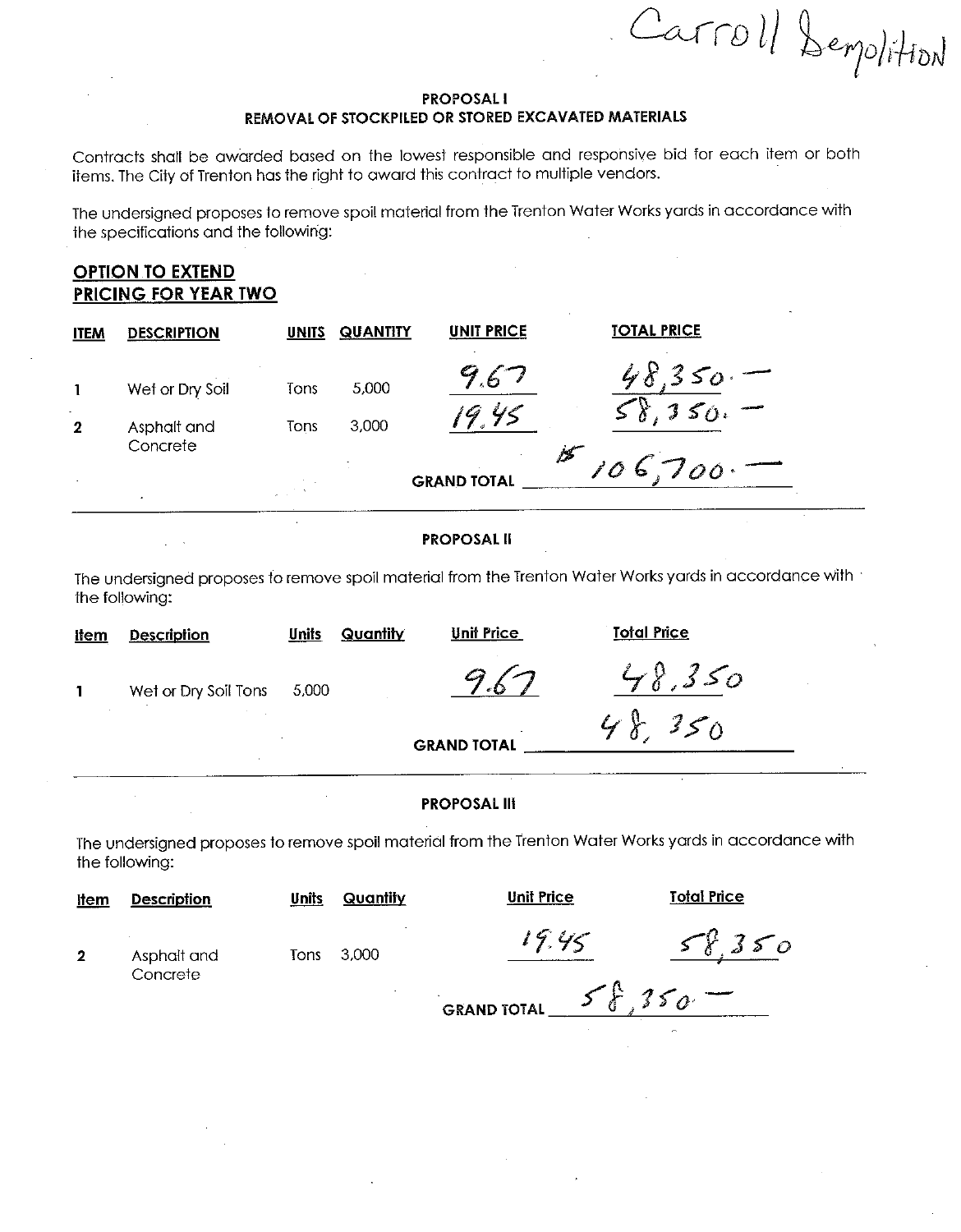### **PROPOSAL I** REMOVAL OF STOCKPILED OR STORED EXCAVATED MATERIALS

Contracts shall be awarded based on the lowest responsible and responsive bid for each item or both items. The City of Trenton has the right to award this contract to multiple vendors.

The undersigned proposes to remove spoil material from the Trenton Water Works yards in accordance with the specifications and the following:



#### **PROPOSAL II**

The undersigned proposes to remove spoil material from the Trenton Water Works yards in accordance with the following:

| <u>Item</u> | <b>Description</b>   | <b>Units</b> | Quantity           | <b>Unit Price</b> | <b>Total Price</b>      |
|-------------|----------------------|--------------|--------------------|-------------------|-------------------------|
|             | Wet or Dry Soil Tons | 5,000        |                    | 18.73             | $493.650^{00}$<br>ιo    |
|             |                      |              | <b>GRAND TOTAL</b> |                   | $493,650$ <sup>00</sup> |

#### **PROPOSAL III**

The undersigned proposes to remove spoil material from the Trenton Water Works yards in accordance with the following:

| <u>Item</u> | <b>Description</b> | <u>Units</u> |
|-------------|--------------------|--------------|
| -2          | Asphalt and        | Tons         |

Concrete

Quantity

**Unit Price** 

**Total Price** 

3.000 Tons

 $*$ 26.73

 $*_{80,190}$  or **GRAND TOTAL**